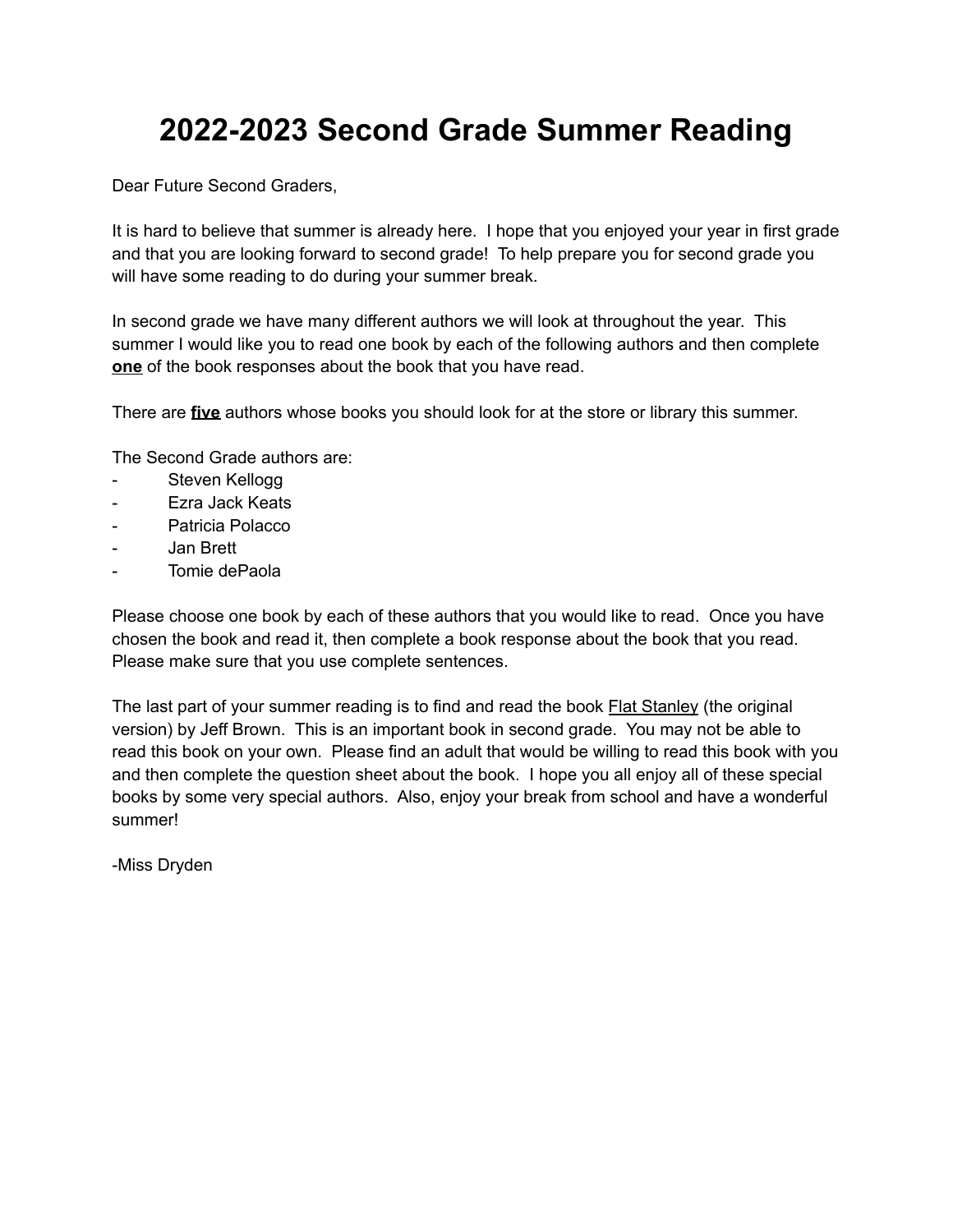## Flat Stanley by Jeff Brown

1. Who are the characters in Flat Stanley?

2. What happens to Flat Stanley to make him become flat?

3. What is Flat Stanley able to do because he is flat?

4. How does Flat Stanley feel about being flat?

5. What happens at the end of the book?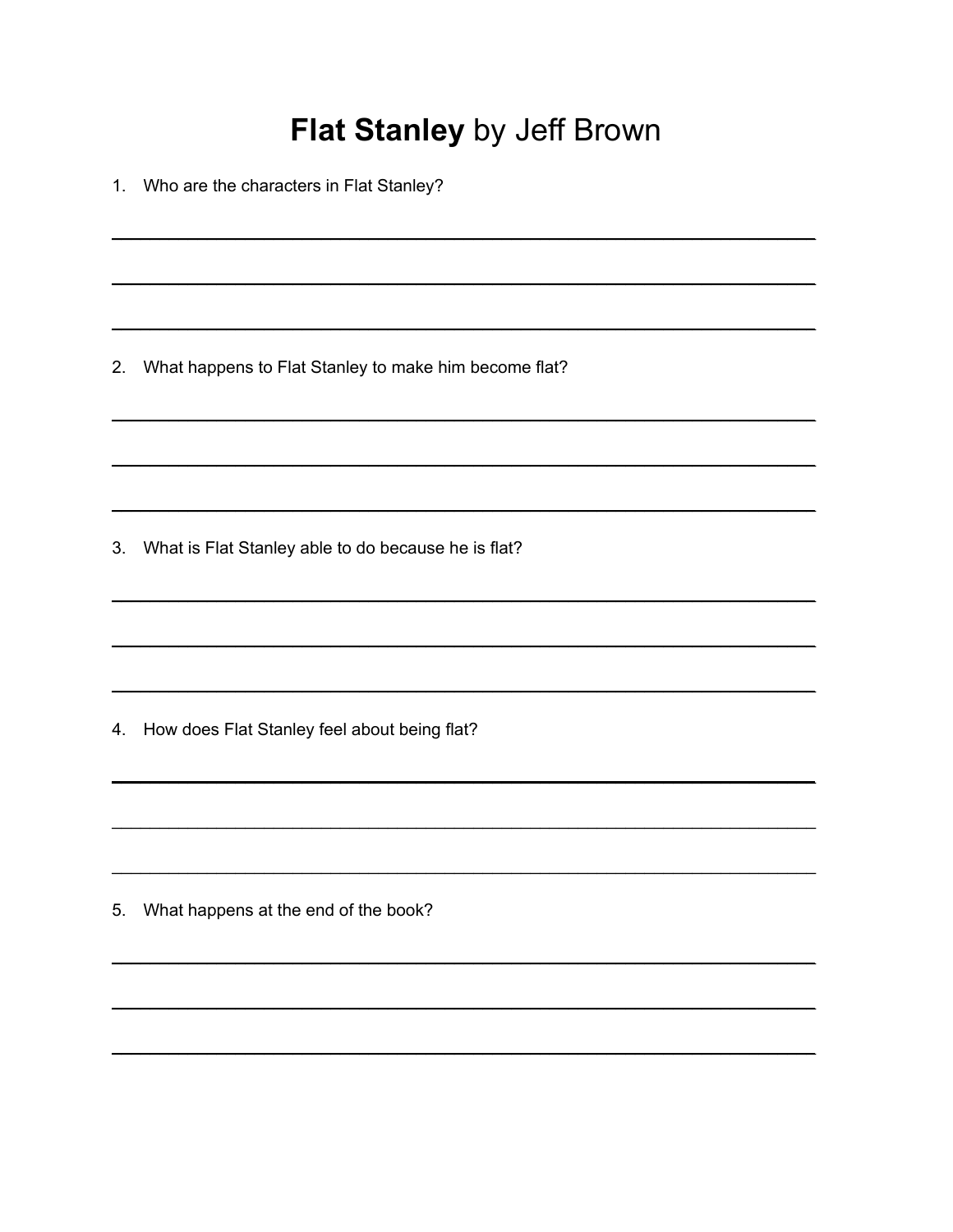6. How would you feel if you became flat like Flat Stanley?

7. If you could do anything that Flat Stanley did when he was flat what would you do? Would you want to be mailed in an envelope, be used as a kite, climb down a drain? What would you choose to do?

 $\mathcal{L}_\mathcal{L} = \mathcal{L}_\mathcal{L} = \mathcal{L}_\mathcal{L} = \mathcal{L}_\mathcal{L} = \mathcal{L}_\mathcal{L} = \mathcal{L}_\mathcal{L} = \mathcal{L}_\mathcal{L} = \mathcal{L}_\mathcal{L} = \mathcal{L}_\mathcal{L} = \mathcal{L}_\mathcal{L} = \mathcal{L}_\mathcal{L} = \mathcal{L}_\mathcal{L} = \mathcal{L}_\mathcal{L} = \mathcal{L}_\mathcal{L} = \mathcal{L}_\mathcal{L} = \mathcal{L}_\mathcal{L} = \mathcal{L}_\mathcal{L}$ 

 $\mathcal{L}_\mathcal{L} = \mathcal{L}_\mathcal{L} = \mathcal{L}_\mathcal{L} = \mathcal{L}_\mathcal{L} = \mathcal{L}_\mathcal{L} = \mathcal{L}_\mathcal{L} = \mathcal{L}_\mathcal{L} = \mathcal{L}_\mathcal{L} = \mathcal{L}_\mathcal{L} = \mathcal{L}_\mathcal{L} = \mathcal{L}_\mathcal{L} = \mathcal{L}_\mathcal{L} = \mathcal{L}_\mathcal{L} = \mathcal{L}_\mathcal{L} = \mathcal{L}_\mathcal{L} = \mathcal{L}_\mathcal{L} = \mathcal{L}_\mathcal{L}$ 

 $\mathcal{L}_\mathcal{L} = \mathcal{L}_\mathcal{L} = \mathcal{L}_\mathcal{L} = \mathcal{L}_\mathcal{L} = \mathcal{L}_\mathcal{L} = \mathcal{L}_\mathcal{L} = \mathcal{L}_\mathcal{L} = \mathcal{L}_\mathcal{L} = \mathcal{L}_\mathcal{L} = \mathcal{L}_\mathcal{L} = \mathcal{L}_\mathcal{L} = \mathcal{L}_\mathcal{L} = \mathcal{L}_\mathcal{L} = \mathcal{L}_\mathcal{L} = \mathcal{L}_\mathcal{L} = \mathcal{L}_\mathcal{L} = \mathcal{L}_\mathcal{L}$ 

 $\mathcal{L}_\mathcal{L} = \mathcal{L}_\mathcal{L} = \mathcal{L}_\mathcal{L} = \mathcal{L}_\mathcal{L} = \mathcal{L}_\mathcal{L} = \mathcal{L}_\mathcal{L} = \mathcal{L}_\mathcal{L} = \mathcal{L}_\mathcal{L} = \mathcal{L}_\mathcal{L} = \mathcal{L}_\mathcal{L} = \mathcal{L}_\mathcal{L} = \mathcal{L}_\mathcal{L} = \mathcal{L}_\mathcal{L} = \mathcal{L}_\mathcal{L} = \mathcal{L}_\mathcal{L} = \mathcal{L}_\mathcal{L} = \mathcal{L}_\mathcal{L}$ 

 $\mathcal{L}_\mathcal{L} = \mathcal{L}_\mathcal{L} = \mathcal{L}_\mathcal{L} = \mathcal{L}_\mathcal{L} = \mathcal{L}_\mathcal{L} = \mathcal{L}_\mathcal{L} = \mathcal{L}_\mathcal{L} = \mathcal{L}_\mathcal{L} = \mathcal{L}_\mathcal{L} = \mathcal{L}_\mathcal{L} = \mathcal{L}_\mathcal{L} = \mathcal{L}_\mathcal{L} = \mathcal{L}_\mathcal{L} = \mathcal{L}_\mathcal{L} = \mathcal{L}_\mathcal{L} = \mathcal{L}_\mathcal{L} = \mathcal{L}_\mathcal{L}$ 

 $\mathcal{L}_\mathcal{L} = \mathcal{L}_\mathcal{L} = \mathcal{L}_\mathcal{L} = \mathcal{L}_\mathcal{L} = \mathcal{L}_\mathcal{L} = \mathcal{L}_\mathcal{L} = \mathcal{L}_\mathcal{L} = \mathcal{L}_\mathcal{L} = \mathcal{L}_\mathcal{L} = \mathcal{L}_\mathcal{L} = \mathcal{L}_\mathcal{L} = \mathcal{L}_\mathcal{L} = \mathcal{L}_\mathcal{L} = \mathcal{L}_\mathcal{L} = \mathcal{L}_\mathcal{L} = \mathcal{L}_\mathcal{L} = \mathcal{L}_\mathcal{L}$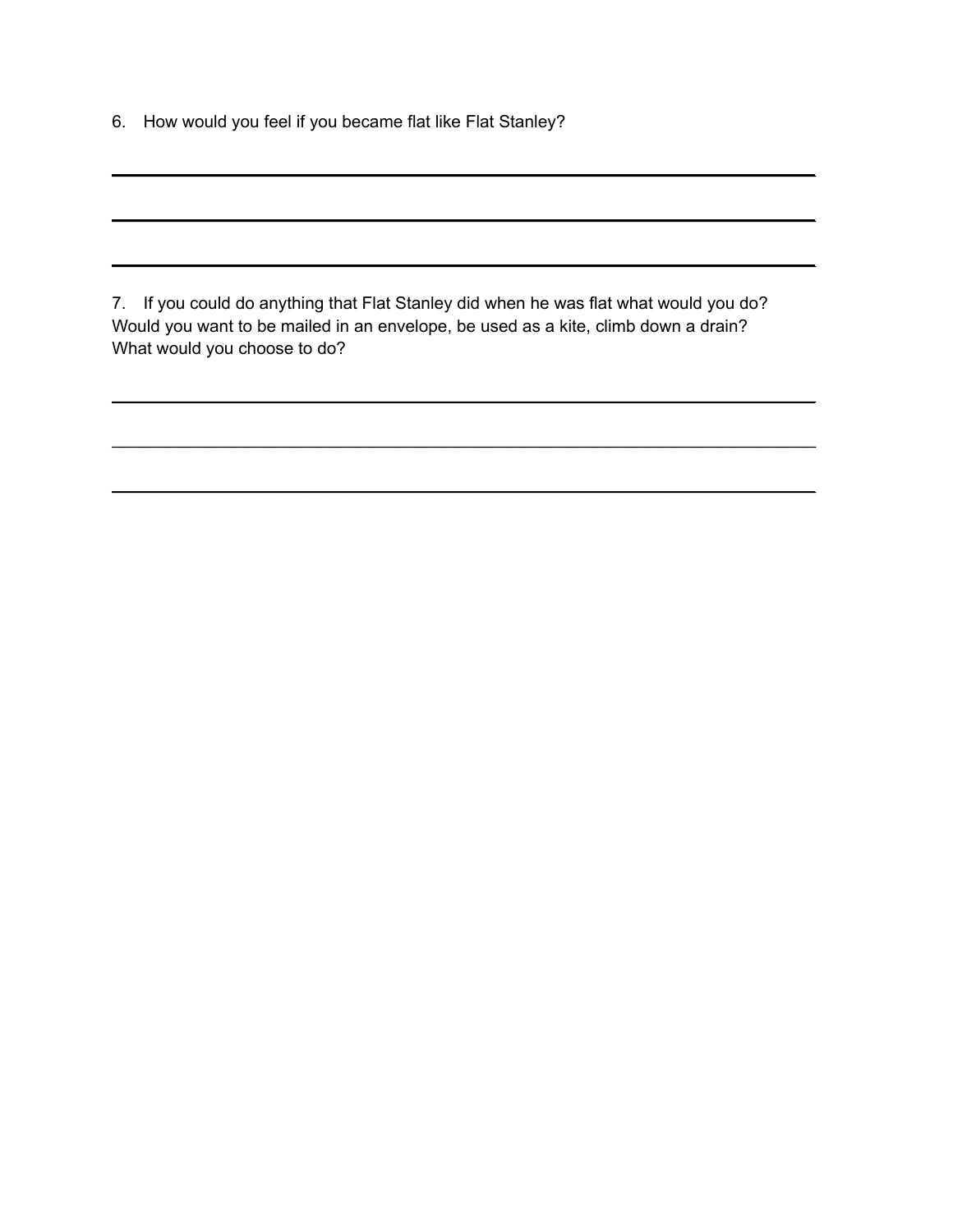| Name: |  |  |
|-------|--|--|
|       |  |  |
| Date: |  |  |

## **Character Map**

Book Title: \_\_\_\_\_\_\_\_\_\_\_\_\_\_\_\_\_\_\_\_\_\_\_\_\_\_\_\_\_\_\_\_\_\_\_\_\_\_\_\_\_\_\_\_\_\_\_\_\_\_\_\_\_\_\_\_\_\_\_\_\_\_\_\_

*Choose one character from the book. Write about how the character looks (box 1), the character's personality (box 2), an experience the character has (box 3), and how the character changes from the beginning to the end of the book (box 4).*

| 1            | $\boldsymbol{2}$        |
|--------------|-------------------------|
|              |                         |
|              |                         |
|              |                         |
|              |                         |
|              |                         |
|              |                         |
| $\mathbf{3}$ | $\overline{\mathbf{4}}$ |
|              |                         |
|              |                         |
|              |                         |
|              |                         |
|              |                         |
|              |                         |
|              |                         |
|              |                         |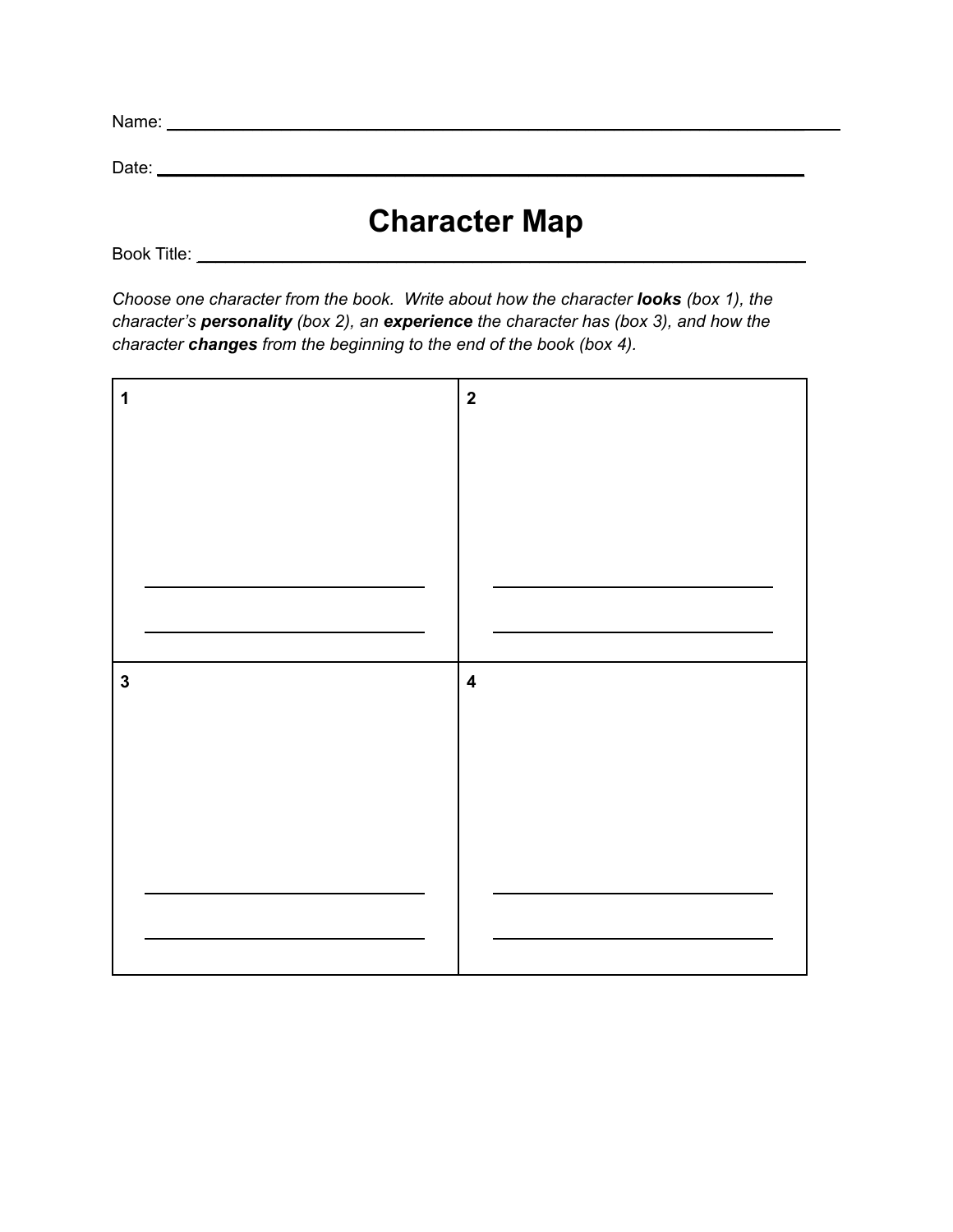| Name |  |
|------|--|
|      |  |

Date: <u>example and the contract of the contract of the contract of the contract of the contract of the contract of the contract of the contract of the contract of the contract of the contract of the contract of the contrac</u>

## **Likes/Dislikes**

| the control of the control of the control of the control of the | the control of the control of the control of the control of the control of |
|-----------------------------------------------------------------|----------------------------------------------------------------------------|
|                                                                 |                                                                            |
|                                                                 |                                                                            |
| <br>  I dislike __________________________                      | <u>  dislike __________________________</u>                                |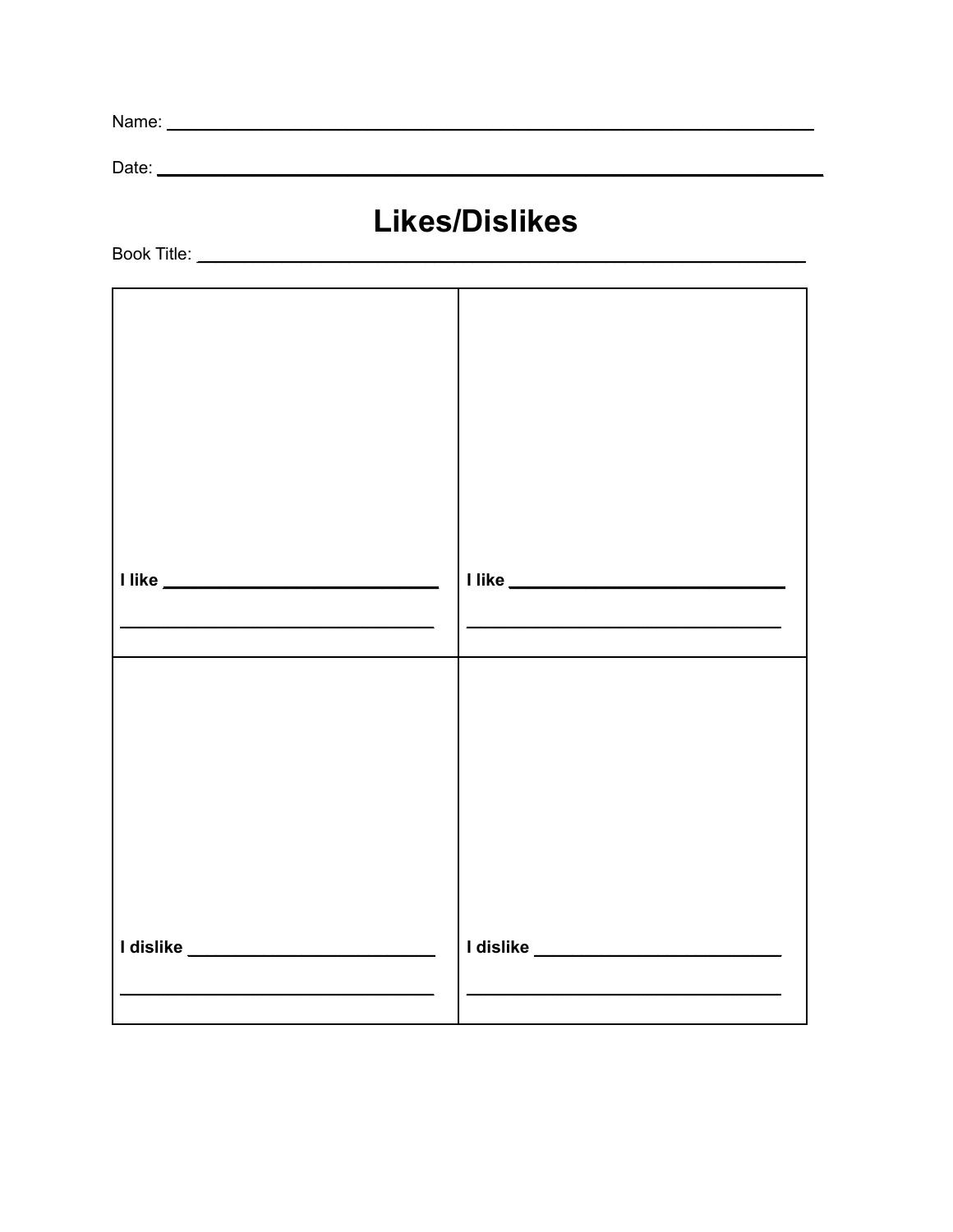|                                            | <b>New Ending</b>                                                                |  |
|--------------------------------------------|----------------------------------------------------------------------------------|--|
|                                            |                                                                                  |  |
|                                            |                                                                                  |  |
| Write a new ending for the book.           |                                                                                  |  |
|                                            | ,我们也不会有什么。""我们的人,我们也不会有什么?""我们的人,我们也不会有什么?""我们的人,我们也不会有什么?""我们的人,我们也不会有什么?""我们的人 |  |
|                                            |                                                                                  |  |
|                                            | ,我们也不会有什么。""我们的人,我们也不会有什么?""我们的人,我们也不会有什么?""我们的人,我们也不会有什么?""我们的人,我们也不会有什么?""我们的人 |  |
|                                            | ,我们也不会有什么。""我们的人,我们也不会有什么?""我们的人,我们也不会有什么?""我们的人,我们也不会有什么?""我们的人,我们也不会有什么?""我们的人 |  |
|                                            |                                                                                  |  |
|                                            | ,我们也不会有什么。""我们的人,我们也不会有什么?""我们的人,我们也不会有什么?""我们的人,我们也不会有什么?""我们的人,我们也不会有什么?""我们的人 |  |
|                                            |                                                                                  |  |
| Draw a picture to go with your new ending. |                                                                                  |  |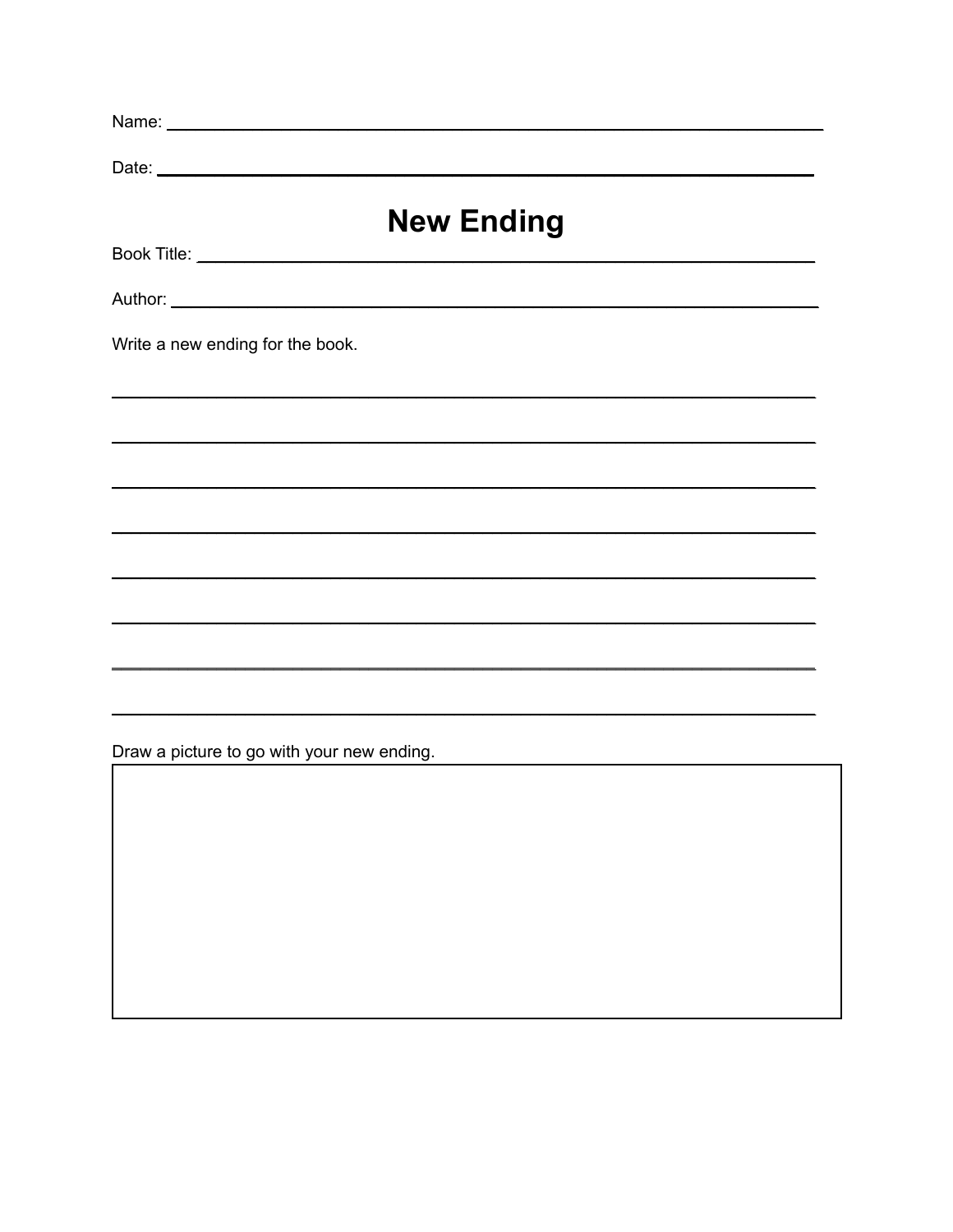| Date:   | <u> 1989 - Johann Barbara, martxa alemaniar amerikan a</u> |  |
|---------|------------------------------------------------------------|--|
|         | <b>Favorite Part</b>                                       |  |
|         | <b>Book Title: Book Title: Book</b> Title:                 |  |
| Author: |                                                            |  |

 $\overline{a}$ 

This is a picture of my favorite part

My favorite part of the book was